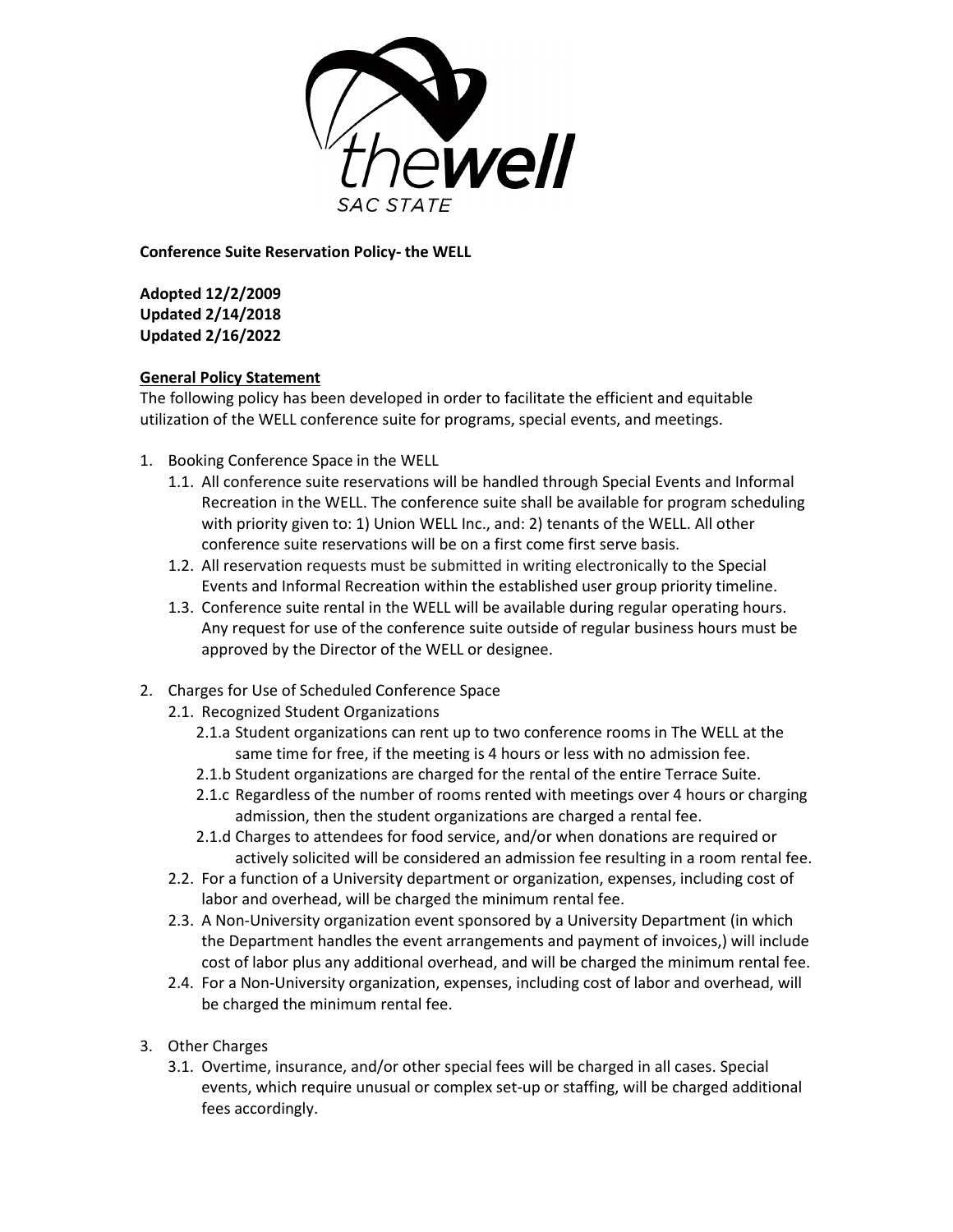- 3.2. Equipment rental or other outside charges incurred by the WELL for a scheduled event will be billed to the scheduling organization or individual.
- 3.3. Excessive cleanup, repairs, and damages will be charged to the scheduling organization or individual in all cases.
- 3.4. Events requiring additional staffing will be charged additional fees accordingly.
- 4. Cancellations and NO Shows
	- 4.1. All cancellations must be submitted in writing. If a cancellation or no-show fee is incurred, all fees will be billed directly to the organization on the next billing cycle. Existing reservations will be modified to a tentative position and will lose priority until all fees are paid in full. Additional reservations will not be accepted until all fees are paid in full.
	- 4.2. Reservation cancellations and no shows incur unnecessary cost, diverts staff from support for occurring events, precludes use by other organizations and prevents the offering of events to the campus. For the above reasons, the following fees and timelines must be adhered to for all facility reservations.
	- 4.3. Conference Suite:
		- 4.3.a Single-day reservations require a two-week cancellation notice prior to the reservation. Cancellations that do not meet the two-week notification time period will be subject to a \$75 fee for a single room plus \$20 per additional room (Terrace Suite = 3 rooms)
		- 4.3.b Multiple day reservations require a 30-day cancellation notice prior to the reservation. Cancellations that do not meet the 30-day notification time period will be subject to a \$75 fee for a single room plus \$20 per additional room (Terrace Suite = 3 rooms)
		- 4.3.c Off campus organizations require full payment at time of contract (unless noted in contract terms). A cancellation notice of 45-days prior to the reservation is required to receive a 50% refund. All fees are forfeited if a cancellation is made within the 45-day notification time period.
	- 4.4. Activity Space (Gym box/MAC/Climbing Wall/Fitness Studios):
		- 4.4.a Reservations for 2 or less activity space areas require a two-week cancellation notice prior to the reservation. Cancellations that do not meet the two-week time period will be subject to a fee equal to 75% of the rental cost.
		- 4.4.b Reservations for 3 or more activity space areas require a 45-day cancellation notice prior to the reservation. Cancellations that do not meet the 45-day notification time period will be subject to a fee equal to 75% of the rental cost.
	- 4.5. No Shows:
		- 4.5.a All facility reservations which are ultimately not used, will be subject to a \$90 fee or the actual cost of the reservation if higher.
	- 4.6. Should a scheduled event run over the scheduled time allotment and prevent the following scheduled event from being held, an additional charge of \$50 or actual costs involved, whichever is greater, will be assessed and billed to the event sponsor.
- 5. Priority Scheduling of WELL Space
	- 5.1. Conference space requested by WELL staff for WELL programs will be given priority over other requests.